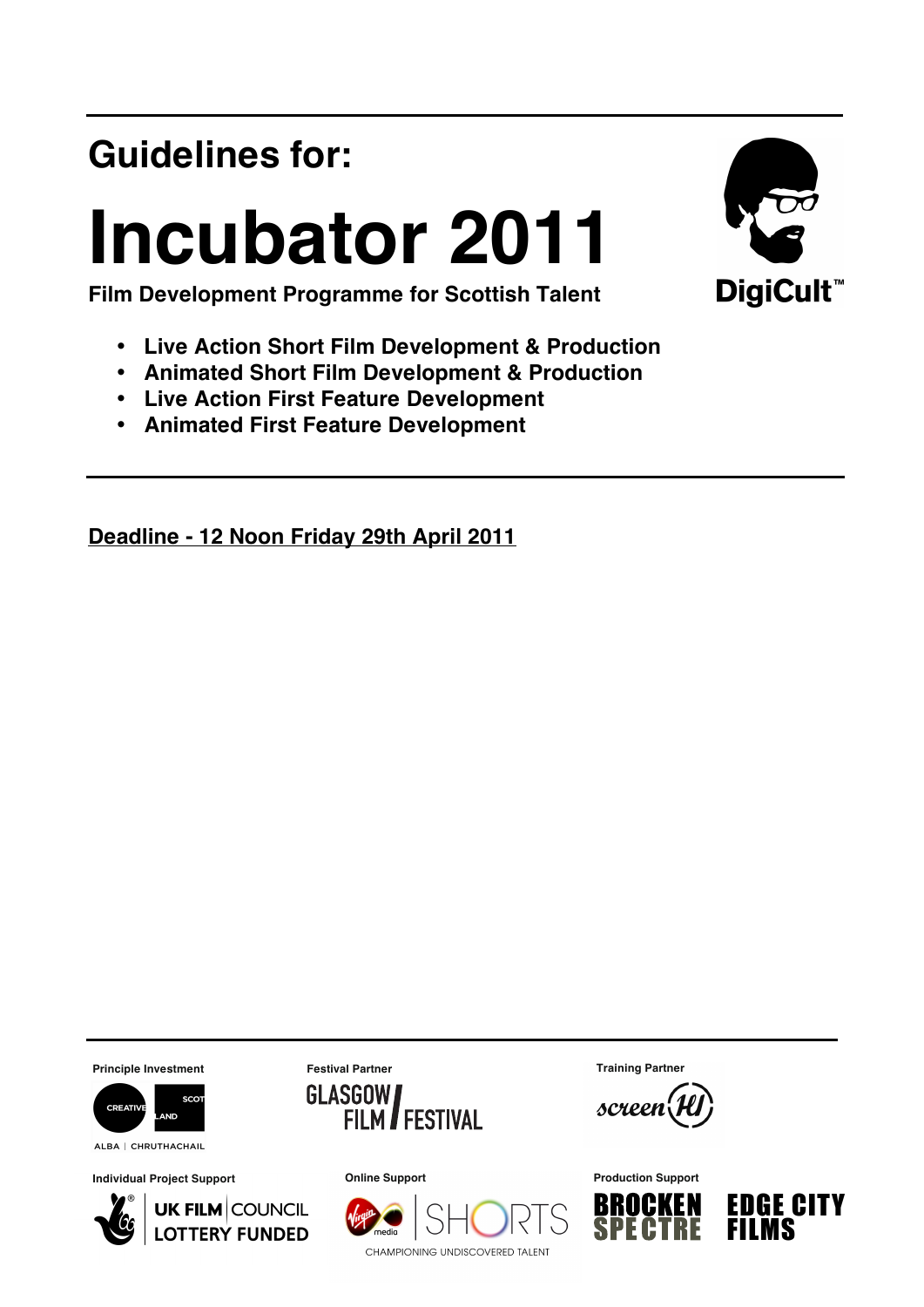### **What is INCUBATOR?**

- *Training in Storytelling for the Screen*
- *Screenwriting Shorts & Features*
- *Short Film Production*

INCUBATOR is a comprehensive drama development and short film production programme aimed at Scotland's finest new and emerging filmmakers.

With investment from Creative Scotland, INCUBATOR will foster a new wave of world-class writers, directors and producers, on occasion partnering with other UK nations and regions to maximize the resources available for film talent nationally.

Following an open call for talent, DigiCult and Creative Scotland will select a pool of 10 to 12 Scottish filmmakers to develop short and feature length LIVE ACTION and ANIMATED drama through the programme. Over 10 months (Aprilʻ11- Febʻ12), we will develop projects with:

- 5 or 6 Short Film Writers or Writer-Directors
- 5 or 6 Feature Film Writers or Writer-Directors

We hope to work with a maximum of two writers or writer-directors on BOTH short and feature length projects simultaneously. This decision will be made in consultation with the participating talent and Creative Scotland.

### **Creative targets for 2011/12**

- Develop 6 Short Film Scripts Spring/Summer 2011 (Live Action and Animation)
- Commission & Produce 2 Short Films Summer/Autumn 2011
- Develop 6 Feature Film Outlines Spring/Summer 2011
- Commission 3 Feature Film Scripts Autumn/Winter 2011

To supplement Incubator's intensive 1:1 project development across shorts and features, the programme will also offer the participants:

- In-House Story, Script and Project Workshops
- Mentor Sessions (in Production, Development, Sales & Distribution)
- Industry Showcases of Short Films and Performed Script Readings at GFF 2012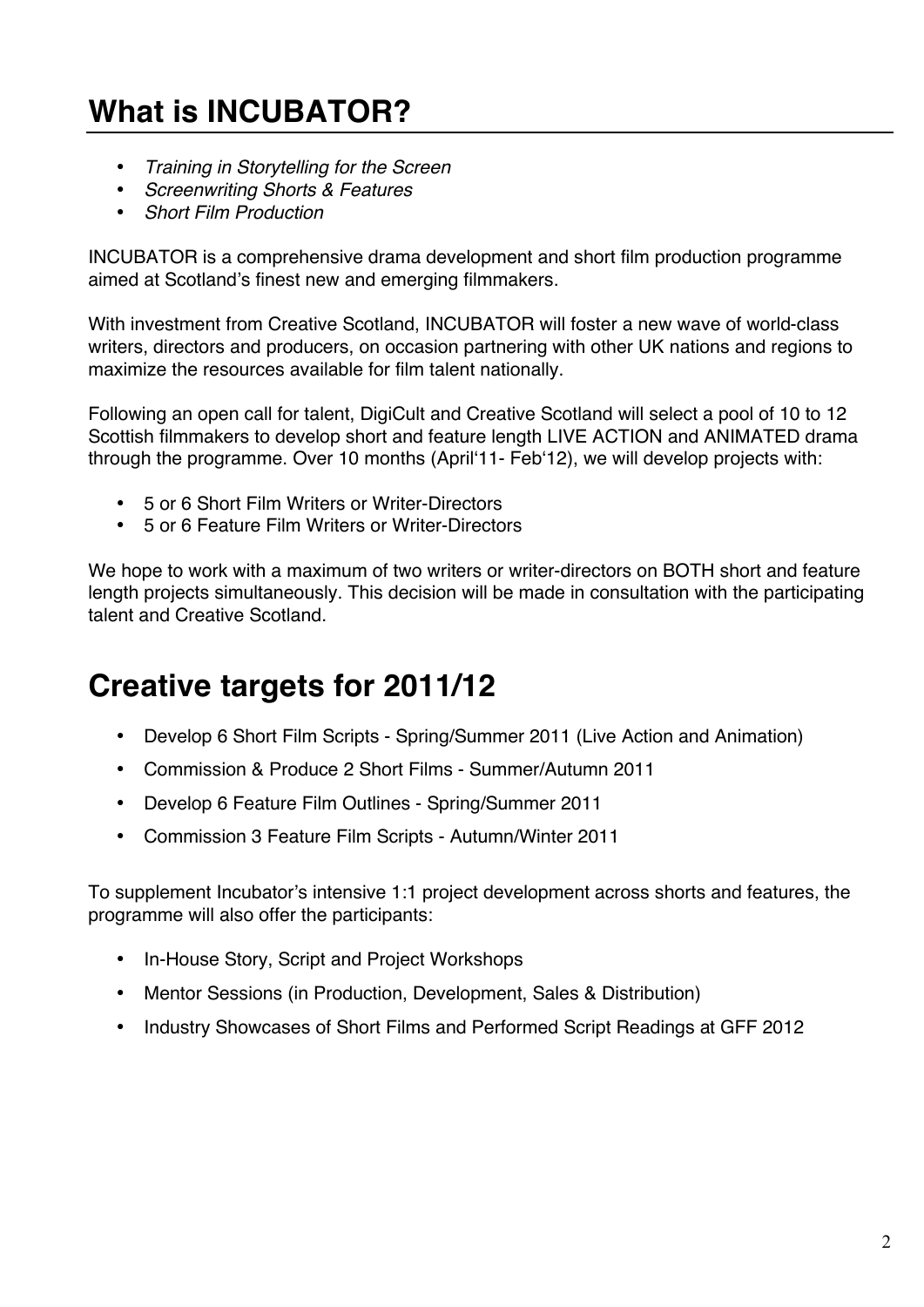### **Who are we looking for?**

Incubator needs energetic, imaginative collaborators who are focused on making great films with DigiCult. And on top of your personal commitment, we need a unique creative vision plus great stories which say something definitive and revealing about the world we live in today.

If you're already making films - or you've sharpened your skills in another medium - we want to hear from you. Tell us what you have done in your career to date. Then tell us why it's going to help you make a fantastic film through Incubator.

### **Who can apply?**

We welcome applications to the Incubator programme from across Scotland, and particularly applications from Scotland's Gaelic speakers, minority ethnic communities and disabled people.

At this stage, we are only looking for applications from

- Writers
- Writer/Directors

For further detail on eligibility, please refer to the criteria below.

### **Conditions on eligibility**

To be eligible for **Incubator**, you must fulfil all the following criteria:

- Resident in Scotland.
- Over 18 years old and definitely not in full or part-time time education
- 24 months demonstrable experience in a relevant creative discipline as a writer, writer/director or director (eg film, commercials, promos, theatre, animation, photography or graphic design).

### **How does Incubator work?**

Incubator will select a group of 10 to 12 new and emerging writers and writer-directors.

These individuals will need to demonstrate the vision required to author short films and feature film scripts that can surprise, challenge and delight international audiences.

All successful talent will enter a period of intense story, script and project development together from May 2011.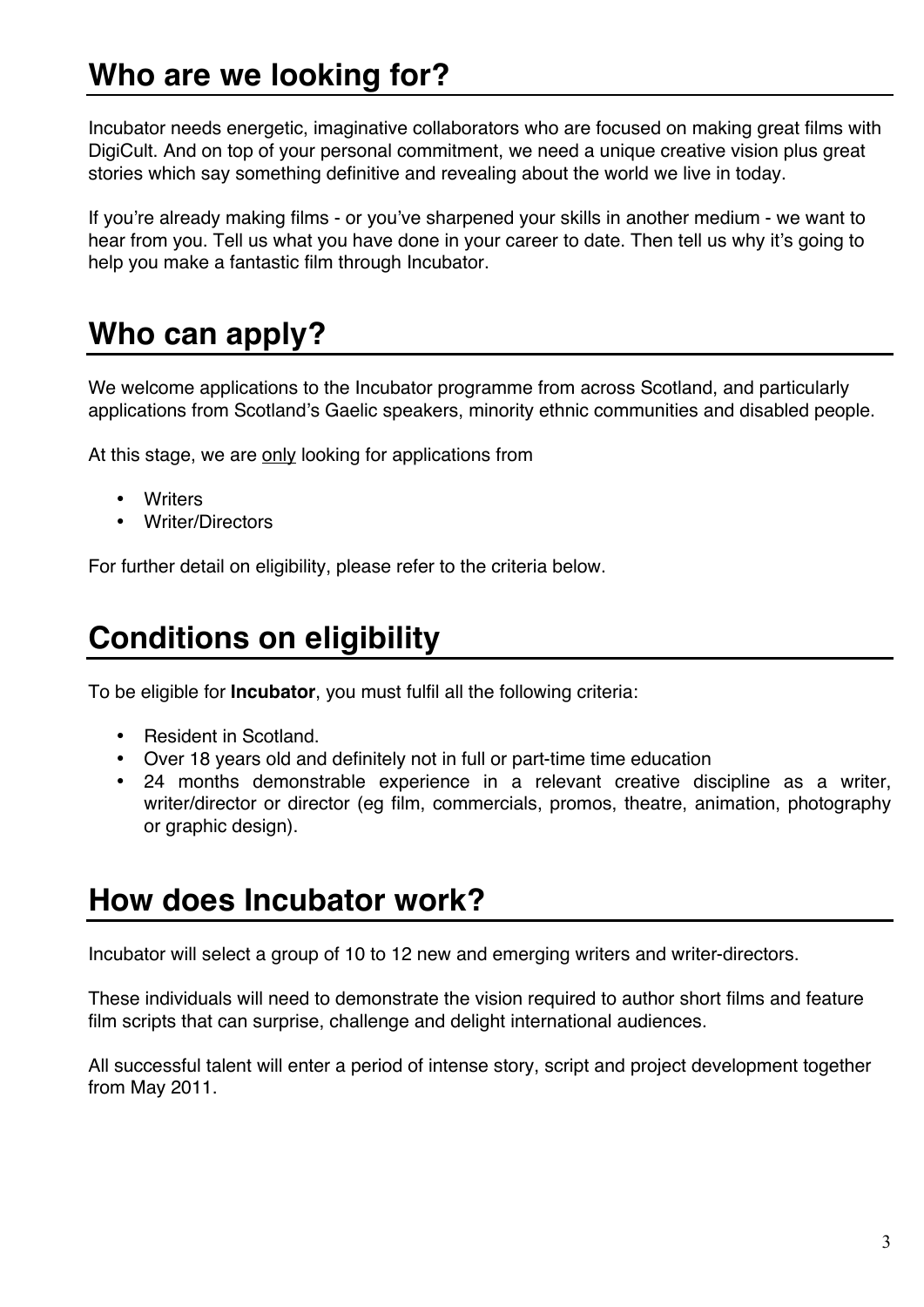### **How do you apply to Incubator?**

All applicants must complete the programme's official **ELECTRONIC APPLICATION FORM** and submit the application and a range of supplementary materials **BY EMAIL** and **ONLINE LINKS** only. The application is available to download from the INCUBATOR PAGE on DigiCult's website or by following this link [INCUBATOR 2011 APPLICATION FORM.](http://www.digicult.co.uk/pdf/INCUBATOR2011Application.pdf)

You must complete the application electronically and email to DigiCult with your supplementary materials. To complete the form, you need Adobe Reader on your PC or MAC. The software is provided free by Adobe and can be found here:

http://get.adobe.com/reader/otherversions/

#### **If you have any problems filling in the application, please call DigiCult: 0141 221 5290**

The assessment of your application will be based on the following criteria:

- Craft
- Product
- Imagination
- Vision (Audience and Market Awareness)

On the application you are asked to indicate whether you want to be considered for SHORT FILM or FEATURE FILM DEVELOPMENT. You will then be asked to submit the following:

- 1. CRAFT: **RESUME** detailing your track record in a relevant creative discipline (eg film, theatre)
- 2. PRODUCT: **LINK TO ONLINE SHOWREEL** of moving image work (drama, animation, documentary or experimental film). LINK TO ONLINE STILLS.
- 3. PRODUCT: **WRITING SAMPLE** (e.g. script, play, poetry or prose) **MAXIMUM 10 PAGES**
- 4. IMAGINATION **ONE OF THE FOLLOWING PITCH PACKAGES**
	- a. **SHORT FILM DEVELOPMENT: 1 PAGE STORY OUTLINE** and **1 PAGE STATEMENT** describing how you see the film.

**Or**

**b. SHORT FILM DEVELOPMENT: SHORT FILM SCRIPT (MAXIMUM 10 PAGES)** and **1 PAGE STATEMENT** describing how you see the film.

**Or**

- **c. FEATURE DEVELOPMENT: STORY OUTLINE (MAXIMUM 10 PAGES)** and **1 PAGE STATEMENT** describing how you see the film.
- 5. VISION (AUDIENCE AND MARKET AWARENESS): **A SHORT STATEMENT** (MAXIMUM 2 PAGES) on the potential audience and market for your film project.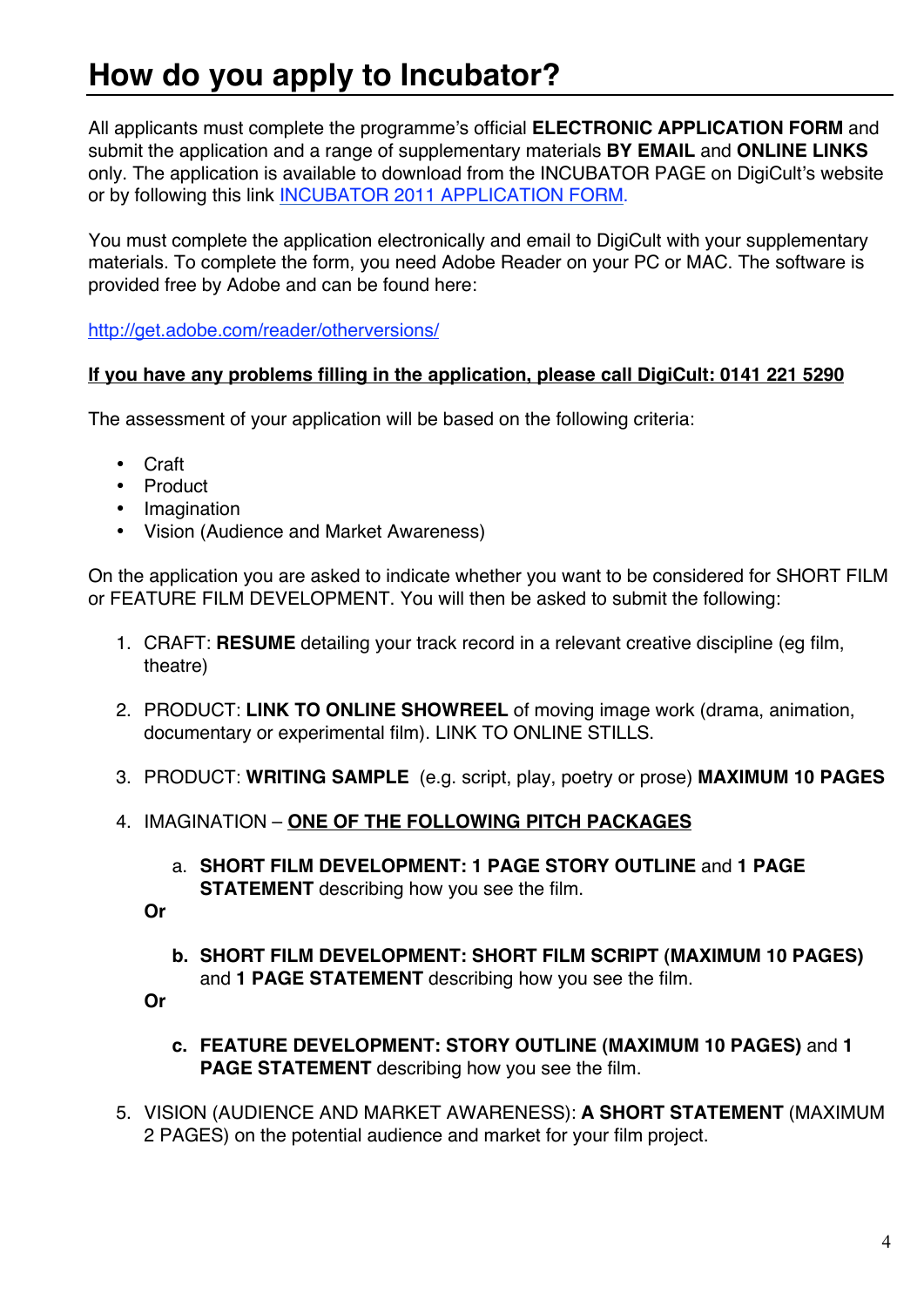### **Your story rights and distribution commitments**

#### **Short Film Productions**

As part of the terms and conditions for financing a short film through Incubator, all rights\* including copyright and the right to distribute and sell the film, will need to be assigned to DigiCult Ltd. before production begins.

(\*Except certain rights reserved to the writer including the right to adapt their script and all the characters, places, scenes or situations appearing in it for the purposes of making a television programme or a feature film).

All filmmakers participating in Incubator will be required to sign standard clearance agreements for the short films produced though the programme. These agreements will be provided by DigiCult prior to production. Failure to enter into these agreements could mean that any commission is withdrawn.

The right to distribute films commissioned through Incubator will belong to DigiCult who will also act as a collection agent in respect of all film rights sold.

DigiCult will work with you to tailor appropriate promotional strategies for your film, which may include submitting the film to festivals and/or other distribution and exhibition opportunities as appropriate.

DigiCult will enter into any sales contracts with third parties for your film. The costs of providing delivery materials for a sale and/or any legal fees may be deducted from income provided for that sale (subject to caps). Please note that, alongside this, Creative Scotland will also have a non-exclusive right to exhibit the film for promotional purposes.

DigiCult will seek to recoup an amount equal to 100% of the investment in each film from any income received from any sales of the film, and the remainder or upto 50% maximum (whichever is less) of any outstanding DigiCult finance invested in the Incubator programme overall.

DigiCult will reinvest any sums recouped into the current programme or any successor programme to Incubator.

Any further money received after these amounts have been recouped will be treated as net profit and shared equally 50/50 between DigiCult and the individual producer/writer/director (as negotiated).

#### **Feature Outline, Treatment & Script Commissions**

As part of the terms and conditions for financing the development of feature outlines and scripts through Incubator, DigiCult Ltd will enter into a ʻfirst look' deal with each writer or writer/director bringing original story material to the programme.

A first look deal is an arrangement where you enter into an agreement allowing DigiCult the right of first refusal in relation to further developing and/or producing your project on completion of your activity in the Incubator programme. If DigiCult declines to take up the project, then the project can be offered to other potentially interested parties.

DigiCult's exclusive first look deal will extend for 6 months after delivery of outlines and treatments, and a further 6 months on delivery of any scripts developed through the programme.

Subject to agreeing the level of fee, length of engagement and level of participation by the talent in the programme, DigiCult's first look deal will provide standard turnaround terms including a repayment clause for any writing advance made through the programme. DigCult will reinvest any sums recouped through this turnaround provision into any successor programme to Incubator.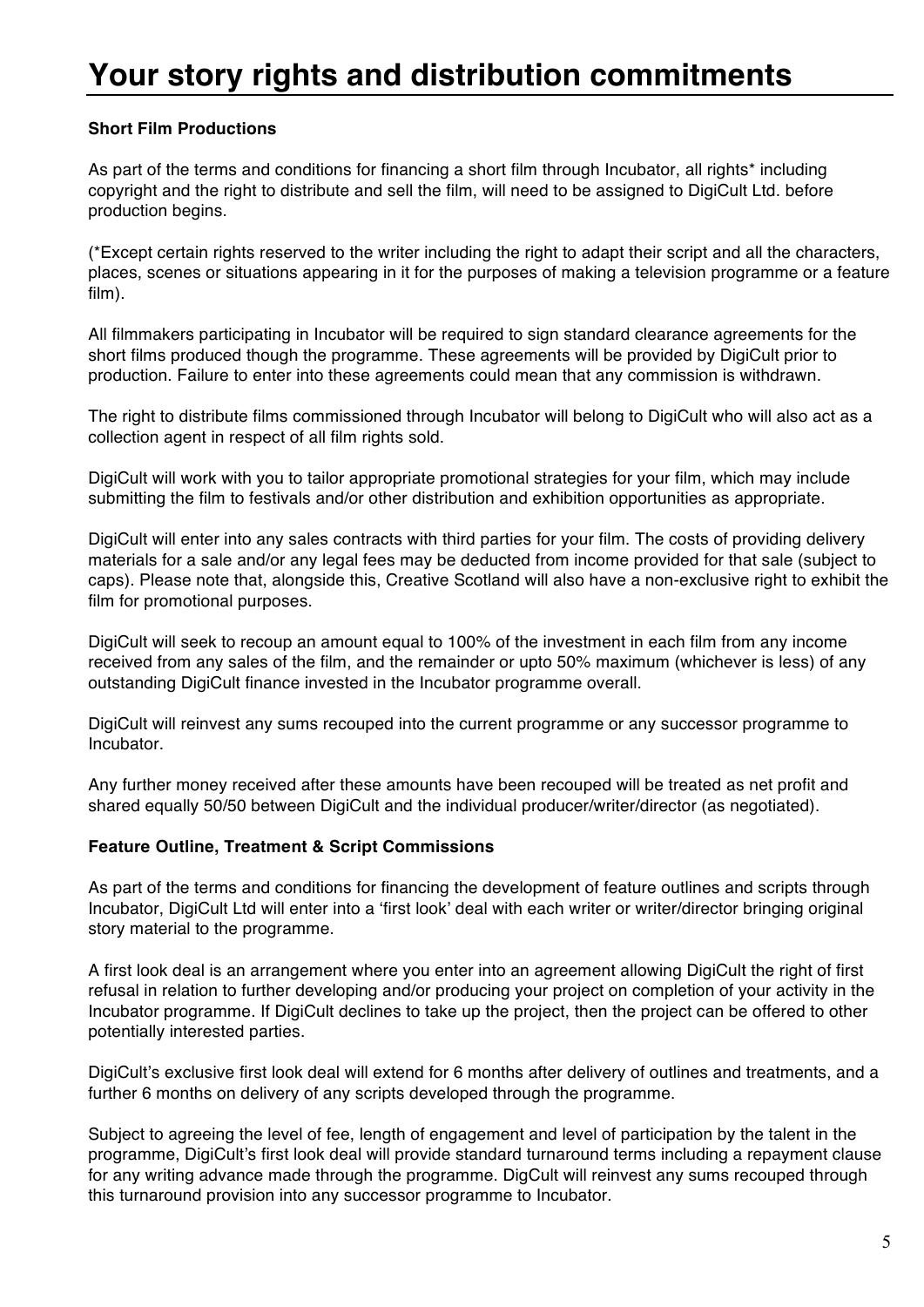#### **It's not advised.**

Talent will be selected on the basis of their previous experience and creative work, the quality of the story idea they submit, and their understanding of the audience and market potential for their film. Applicants must decide which project idea is strongest and most suitable for the programme.

### **Our selection process**

- Incubator applicants will be selected on the basis of previous experience (Craft), their previous creative work (Product), the quality of their story idea (Imagination) and their sense of audience and market potential for a film (Vision).
- Through the assessment and selection process based on these criteria, representatives from DigiCult and Creative Scotland will select between 10 and 12 people to develop film projects in 2011-2012.
- Immediately on selection, the successful applicants will begin an intensive period of story, script and project development, working with DigiCult's Head of Development Paul Welsh.
- On conclusion of the initial phase of short project development if individual films are strong enough to be considered for commission - they will be presented to Creative Scotland who will jointly commission two shorts from the six projects developed**.**
- The Incubator Shorts will be delivered by October 2011.
- On conclusion of the initial phase of feature project development if individual stories, outlines and treatments are strong enough to be considered for a script commission - the material will be presented to Creative Scotland who will jointly commission three scripts from the six projects developed through Incubator.

### **What is the time commitment for Incubator?**

Whether short or long form, writing and producing good films takes a lot of time. Please be aware of the time commitment your involvement with the programme will demand.

- **Application Deadline: 12 noon, Friday 29th April 2011**.
- Please Note: Before the application deadline, DigiCult Ltd will **not** enter into a dialogue about the specific nature or details of individual applications. Any applications received after this deadline will not be considered for selection.
- **Selection Announcement:** Successful applicants will be informed by telephone and email at latest week commencing **Monday 16th May 2011**.
- Their names will be published on www.digicult.co.uk.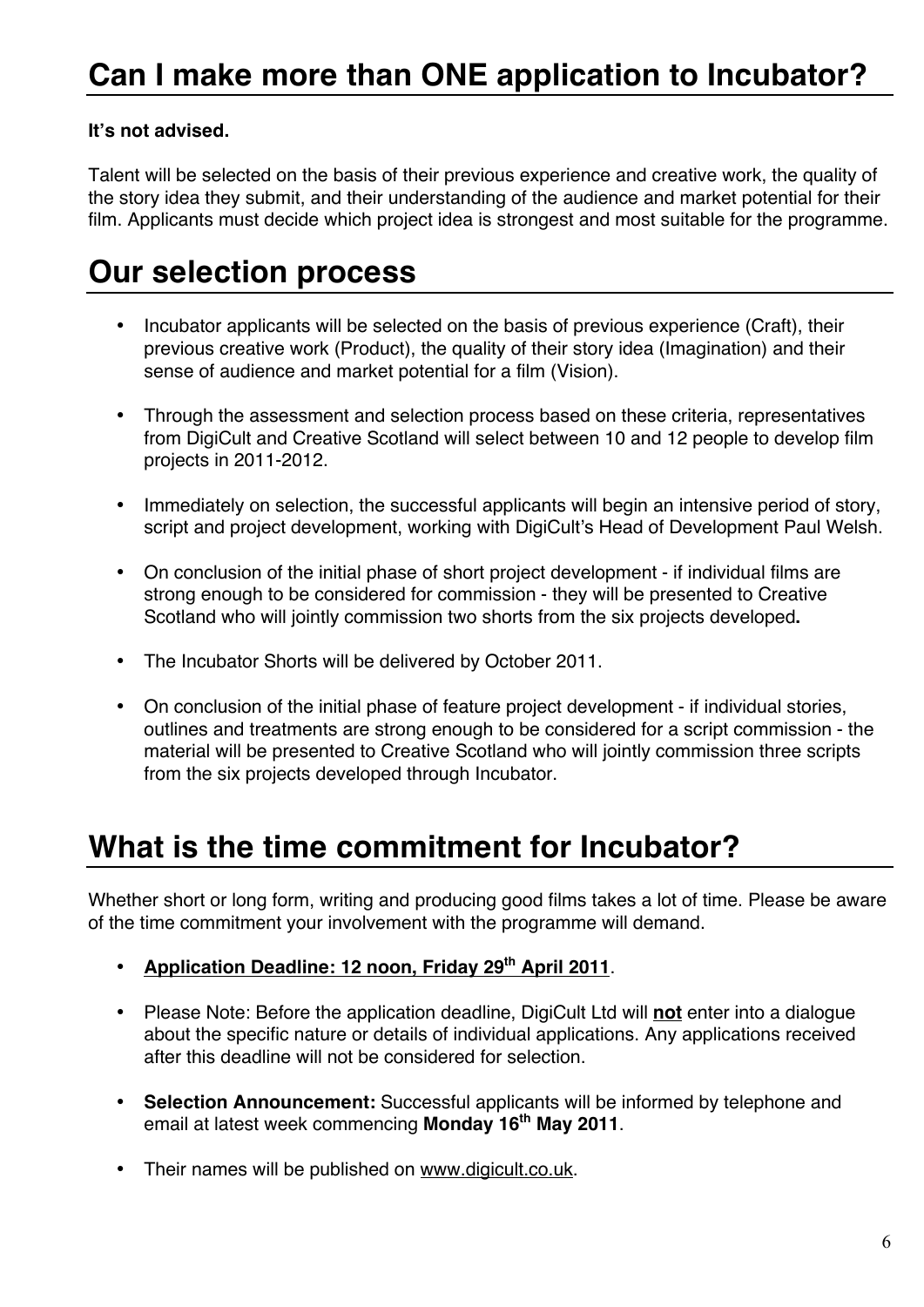- **Selection Announcement:** Unsuccessful applicants will be informed by email at latest week commencing **Monday 16<sup>th</sup> May 2011**.
- Please do not call DigiCult's office to find out the selection results for Incubator.
- **Development:** All **SHORTS APPLICANTS** selected to participate in Incubator must make themselves available for an intensive development programme running from **May 2011 through June 2011**.
- (The shorts programme will comprise of hour-long story, script and project development sessions, day and evening slots, on a weekly or fortnightly basis, along with occasional group workshops. These sessions will be conducted face-to-face and over skype.)
- **Development:** All **FEATURE APPLICANTS** selected to participate in Incubator must make themselves available for a development programme running from **May 2011 to October 2011**. A further significant time commitment will be necessary if a script is commissioned from your outline and treatment.
- (The feature programme will comprise of story, script and project development sessions, day and evening slots, on a fortnightly or monthly basis, along with occasional workshops. These sessions will be conducted face-to-face and over skype.)
- **Training:** Individual short and feature participants will be offered training through DigiCult's in-house story, script and project development workshops.
- **Shorts Production:** All commissioned writers and writer/directors will be expected to commit an appropriate amount of time to the development, pre- and post-production of their short films (up to 12 weeks between July 2011 and October 2011).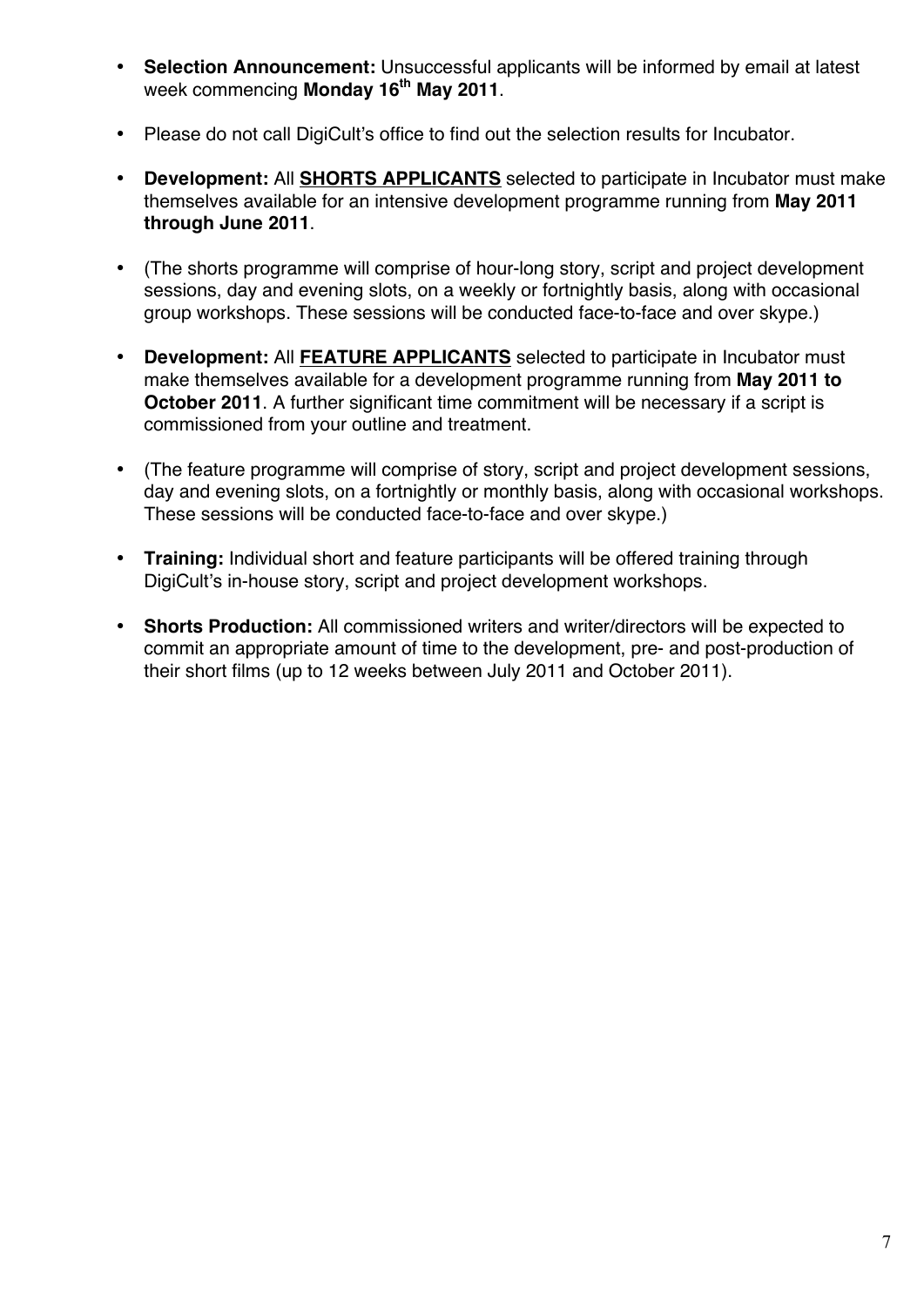### **Application Check List: Electronic Submission Only**

#### **All application materials to be submitted by email to cult@digicult.co.uk**

If you have any problems filling in the electronic application form, please call DigiCult: 0141 221 5290

#### **Each application must include the following:**

#### **ALL APPLICANTS:**

1 copy of INCUBATOR ELECTRONIC APPLICATION FORM 1 copy of RESUME 1 copy of WRITING SAMPLE 1 link to ONLINE SHOWREEL

#### **FOR SHORT FILM APPLICANTS:**

1 copy of 1 PAGE STORY OUTLINE & 1 PAGE STATEMENT

#### **OR**

1 copy of SHORT FILM SCRIPT & 1 PAGE STATEMENT

#### **FOR FEATURE FILM APPLICANTS:**

1 copy of FEATURE STORY OUTLINE & 1 PAGE STATEMENT

Deadline for application:

#### **12 noon Friday 29th April 2011**

Any applications received after this time will not be accepted

#### **Please note:**

**Before the application deadline, DigiCult will not enter into a dialogue about the specific nature or details of individual applications. Once your application has been received and logged on our system you will receive an acknowledgement by email.**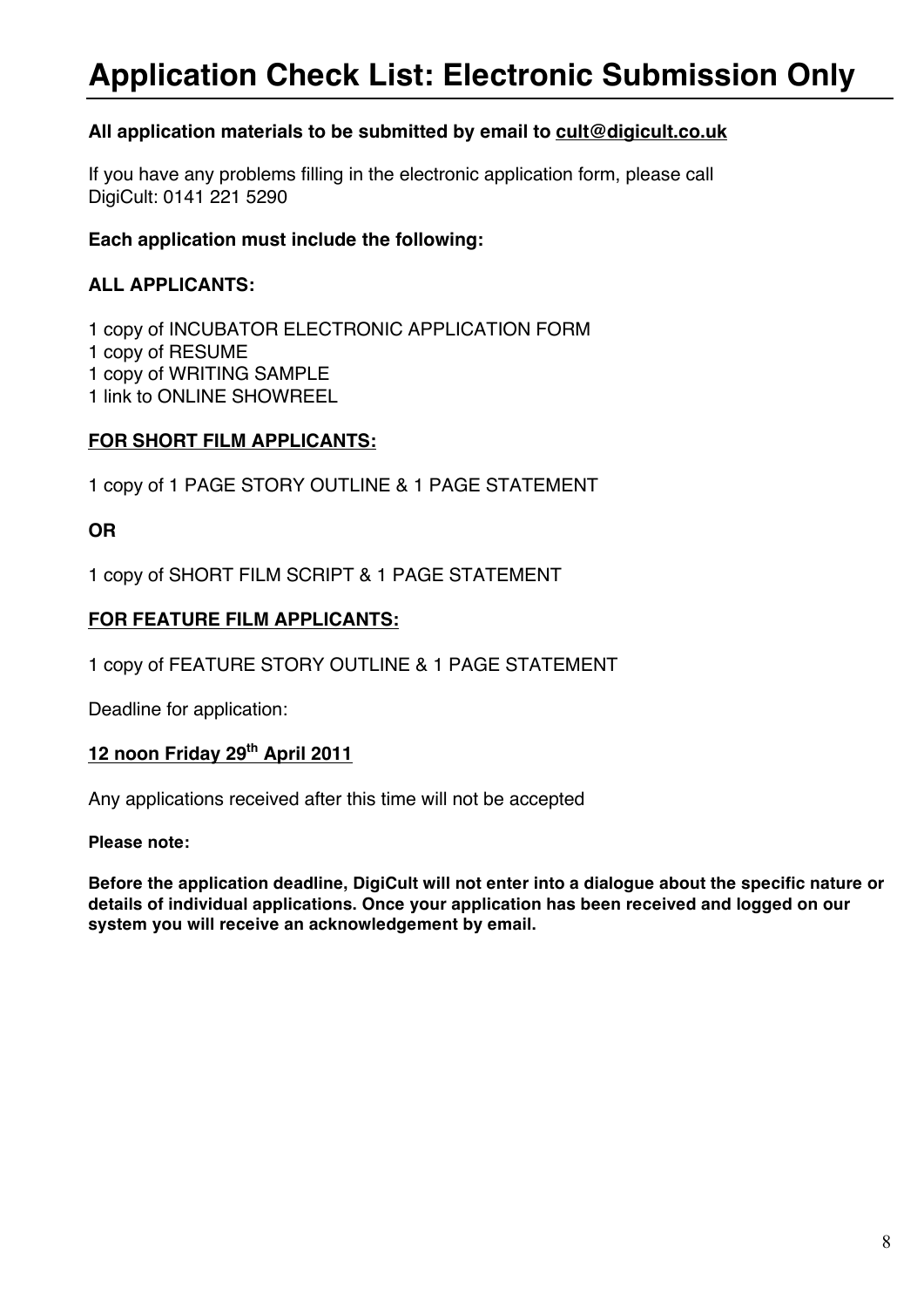### **Can I get some advice on my submission?**

Here are some pointers to help your application create the right impression:

#### **THINK ABOUT FILM**

Deep down, what does film really mean for you? What filmmakers inspire you? What films move you? Why do they work?

#### **THINK ABOUT AUDIENCE**

If you are honest, will people really want to watch your film? What sort of experience do you want people to have? What is the target audience for your film? How will they choose to see it?

#### **THINK ABOUT YOUR RESUME**

Your resume is your chance to tell us about yourself. Please include information on the following:

- Your achievements in a relevant creative discipline
- Your performance, screening or exhibition history
- Your awards for creative work
- Your professional training
- Your relevant education

Please include accurate credits and dates throughout the resume. DigiCult will cross-reference credits as necessary.

#### **THINK ABOUT YOUR SHOWREEL**

A showreel should only include work you have made so please make it clear what role you played in each example you present. Overall, we would prefer to see complete films that prove you can tell a story, rather than excerpts or montages.

#### **THINK ABOUT YOUR STORY OUTLINE**

A good premise instantly suggests what a drama could be; its possible themes, tone, what could happen next and why. Building on this, keep your story outline clear, simple and affecting. Make it easy to read and nail the crucial details that help us understand the drama you are interested in exploring.

A good outline describes the story you want to tell in action (not dialogue), scene by scene. Reading a strong outline provides a great insight into any film, conveying something of the style and genre of the piece. It's a comedy? So does the outline make you laugh? A tragedy? Well does it make you feel sad?

Outlines are very hard to write. Take your time. Deepen and refine it. Test it.

#### **THINK ABOUT YOUR STATEMENT**

Your statement should tell me how you plan to express a story through pictures and sounds. A wellprepared statement creates a sense of confidence in the reader and gives them an overall feel for the film.